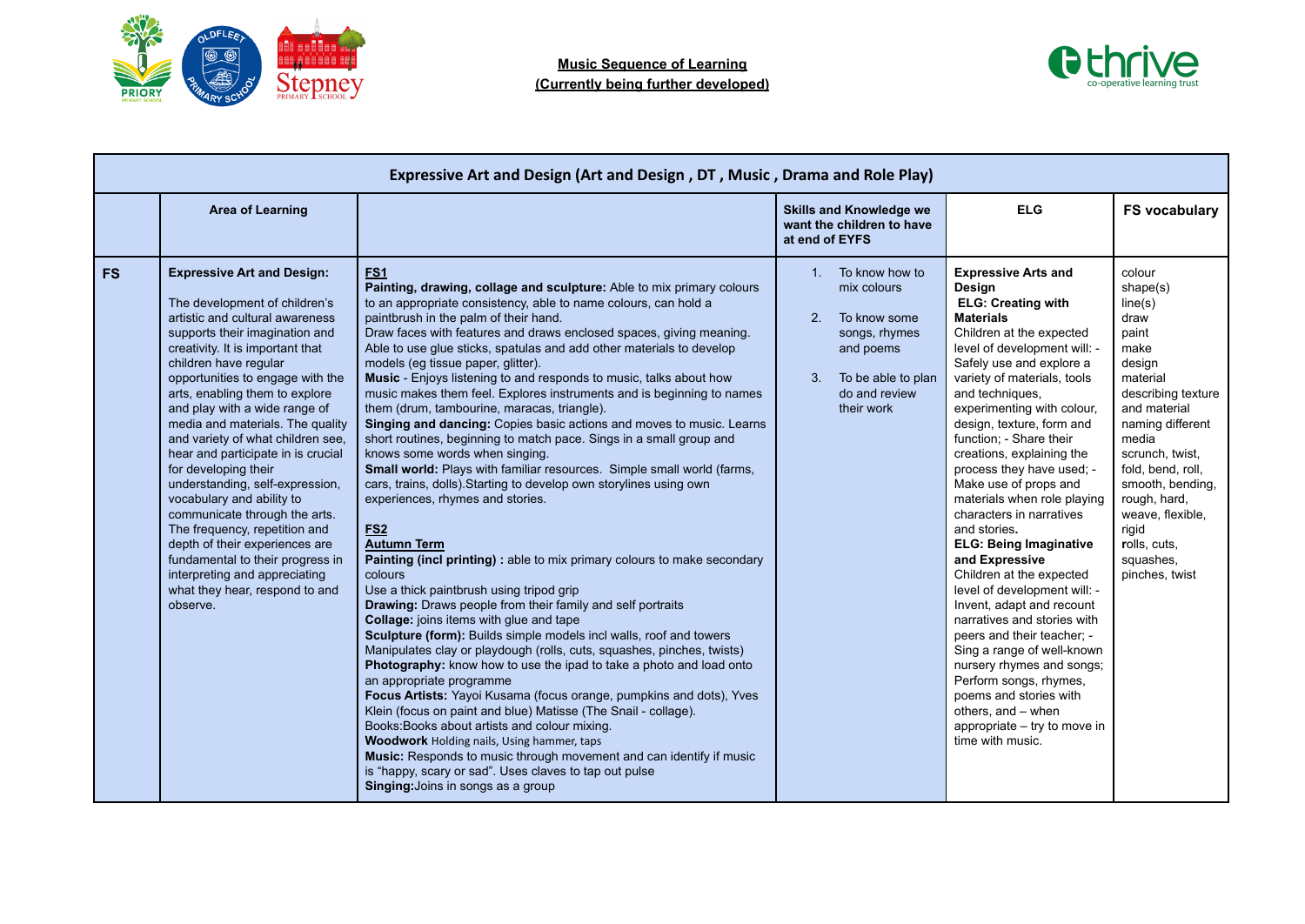



|  | Dancing: Moves in response to the music<br>Role play: Accesses small world, home corner etc and takes part in role<br>play activities with peers or adult<br><b>Spring Term</b><br>Painting: Add white or black paint to alter tint or shade<br>Experiment with different brush sizes and tools to add detail<br>Print with different resources                                                              |  |  |
|--|--------------------------------------------------------------------------------------------------------------------------------------------------------------------------------------------------------------------------------------------------------------------------------------------------------------------------------------------------------------------------------------------------------------|--|--|
|  | Drawing: Draws people with detail (sausage limbs, body). Draws<br>self-portrait with some appropriate features<br>Collage: joins items in a variety of way: masking tape, string, ribbon<br>Sculpture (form): Builds models that replicate real life. Use a variety of<br>resources including natural.<br>Photography: Knows how to use ipad to capture a specific image or                                  |  |  |
|  | element of art (eg. line, colour, space etc.)<br>Artists: Barbara Hepworth and Anthony Gormley (Natural Sculpture),<br>Matisse - The Sheaf<br>Ansel Adams and others (Outdoor photography)<br><b>Woodwork:</b> Screwing and joining<br>Music: Names and knows how to play a variety of instruments.                                                                                                          |  |  |
|  | Singing: sings in a group, matching pitch and following melody<br>Dancing: Responds to and interprets music through movement<br>Role play: Participates in play related to rhymes and stories and may<br>extend and develop stories<br><b>Summer Term</b><br>Painting: colour match to a specific colour and shade                                                                                           |  |  |
|  | Create patterns or meaningful painting or when printing<br>Drawing: Draw self-portraits, landscapes and cityscapes.<br>Collage: knows how to secure boxes, decorate bottles etc. Knows how<br>to improve models Use appropriate language: scrunch, twist, fold, bend,<br>roll, smooth, bending, rough, hard, weave, flexible, rigid                                                                          |  |  |
|  | Sculpture (form): Makes something with clear intentions<br>Makes something they give clear meaning to<br>Photography: use the ipad with a specific purpose in mind<br>Use photography as part of their artwork and explain their intention(s)<br>Artists: Banksy (portraits/graphics), Jackson Pollock (painting on a large<br>scale) and Eric Carle (collage).<br>Woodwork Draw and plan what going to make |  |  |
|  | <b>Measuring</b><br><b>Music:</b> Beginning to write own compositions using symbols, patterns or<br>pictures.<br>Singing: Sings by themselves, matching pitch and following melody<br>Dancing: replicates dances and creates own in response to<br>music/stimulus<br>Role play: Use imagination to develop own storylines with peers.                                                                        |  |  |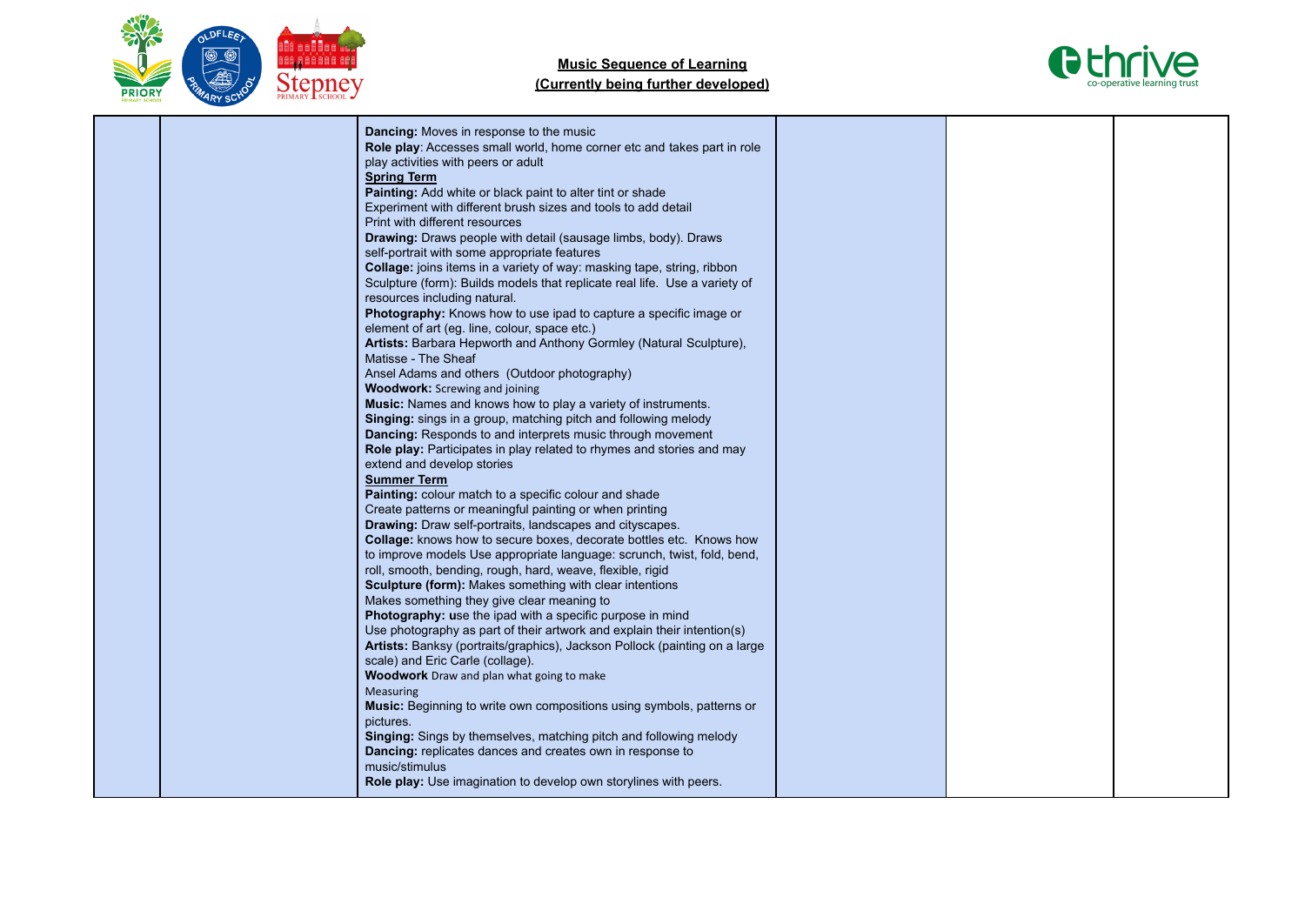



Involves props and resources.

| <b>Domains</b>                                                                                                                                         |                             |                                    |                         |
|--------------------------------------------------------------------------------------------------------------------------------------------------------|-----------------------------|------------------------------------|-------------------------|
| <b>Create, Compose and Perform</b>                                                                                                                     | <b>Explore and Appraise</b> | Communicate<br>(Tier 3 vocabulary) |                         |
|                                                                                                                                                        |                             | Theme specific                     | <b>Subject specific</b> |
| https://docs.google.com/document/d/152TuWUIwD5WZiP33rq-6S1_u1xx5-FYPLm<br>ve-qSifDI/editMUSIC Coverage of Domains: Progression of Knowledge and Skills |                             |                                    |                         |

| Year   | <b>Theme</b>                                                                                                                                                                                                                                        |                                                                                                                                                                            |                                                                                                                                                                                                            |                                                                                                                    |
|--------|-----------------------------------------------------------------------------------------------------------------------------------------------------------------------------------------------------------------------------------------------------|----------------------------------------------------------------------------------------------------------------------------------------------------------------------------|------------------------------------------------------------------------------------------------------------------------------------------------------------------------------------------------------------|--------------------------------------------------------------------------------------------------------------------|
| Year 1 | Autumn 1<br><b>Hull Fair</b>                                                                                                                                                                                                                        | Singing and Playing<br>Improvising and composing<br>Rehearsing and Performing<br><b>Listening and Understanding</b><br>Recording ideas: Audio/Video,<br>Range of Notations | Music Theory (Inter-related<br>dimensions)<br>Artists & their influences<br>Instruments, materials & their<br>uses<br>Music genres & conventions<br>'Wider' music knowledge<br>(X-curricular)              | Year 1<br>Pitch and melody<br>High<br>Low<br>Rhythm, metre,<br>duration and<br>tempo<br>Pulse                      |
|        | Autumn 2<br><b>Classical</b> - Mars by Gustav Holst<br>Planning -<br>https://teach.files.bbci.co.uk/tenpieces/Ma<br>rs+EYFS+and+KS1.pdf<br>Video -<br>https://www.bbc.co.uk/teach/ten-pieces/K<br>S2-gustav-holst-mars-from-the-planets/zf6<br>hsrd | Singing and Playing<br>Improvising and composing<br>Rehearsing and Performing<br>Listening and Understanding<br>Recording ideas: Audio/Video,<br>Range of Notations        | Music Theory (Inter-related<br>dimensions)<br>Artists & their influences<br>$\bullet$<br>Instruments, materials & their<br>uses<br>Music genres & conventions<br>'Wider' music knowledge<br>(X-curricular) | <b>Beat</b><br>Fast<br>Slow<br>Long<br>Short<br><b>Harmony</b> and<br>texture<br>Wavy<br>Short<br>Strong<br>Bouncy |
|        | Spring 1                                                                                                                                                                                                                                            | Singing and Playing<br>Improvising and composing                                                                                                                           | Music Theory (Inter-related<br>dimensions)                                                                                                                                                                 | Dynamics and<br>articulation<br>Loud                                                                               |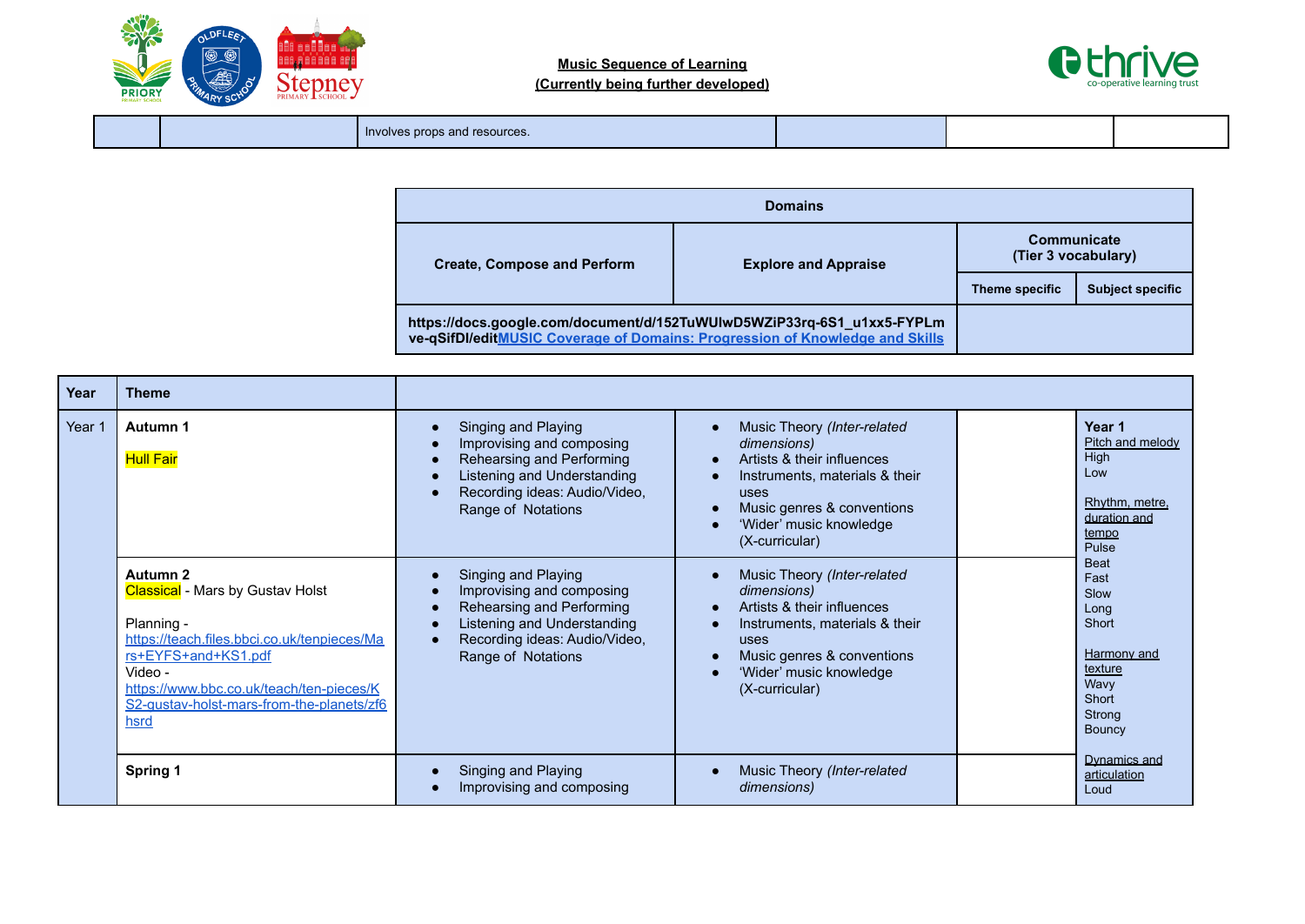

# **Music Sequence of Learning**



| (Currently being further developed) |  |  |  |  |
|-------------------------------------|--|--|--|--|
|-------------------------------------|--|--|--|--|

|                   | <b>Explorers</b>                                                                                                                           | Rehearsing and Performing<br>$\bullet$<br>Listening and Understanding<br>$\bullet$<br>Recording ideas: Audio/Video,<br>$\bullet$<br>Range of Notations                                                                               | Artists & their influences<br>Instruments, materials & their<br>uses<br>Music genres & conventions<br>$\bullet$<br>'Wider' music knowledge<br>(X-curricular)                                                      | Soft<br>Structure and<br>form<br>Mood<br><b>Start</b><br>End                                                |
|-------------------|--------------------------------------------------------------------------------------------------------------------------------------------|--------------------------------------------------------------------------------------------------------------------------------------------------------------------------------------------------------------------------------------|-------------------------------------------------------------------------------------------------------------------------------------------------------------------------------------------------------------------|-------------------------------------------------------------------------------------------------------------|
|                   | <b>Spring 2</b><br>World - The British Isles (sea shanties)                                                                                | Singing and Playing<br>$\bullet$<br>Improvising and composing<br>$\bullet$<br>Rehearsing and Performing<br>$\bullet$<br>Listening and Understanding<br>$\bullet$<br>Recording ideas: Audio/Video,<br>$\bullet$<br>Range of Notations | Music Theory (Inter-related<br>dimensions)<br>Artists & their influences<br>Instruments, materials & their<br>$\bullet$<br><b>USes</b><br>Music genres & conventions<br>'Wider' music knowledge<br>(X-curricular) | Timbre, sounds<br>and instruments<br><b>Drum</b><br>Maraca<br>Shaker<br>Tambourine<br>Voice<br>Notation and |
|                   | <b>Summer 1</b><br>Pop - 50's Rock 'n' Roll<br>Rock around the Clock - sing a long on<br>Charanga<br>Elvis - listen and appraise resources | Singing and Playing<br>$\bullet$<br>Improvising and composing<br>$\bullet$<br>Rehearsing and Performing<br>$\bullet$<br>Listening and Understanding<br>$\bullet$<br>Recording ideas: Audio/Video,<br>$\bullet$<br>Range of Notations | Music Theory (Inter-related<br>dimensions)<br>Artists & their influences<br>Instruments, materials & their<br>$\bullet$<br>uses<br>Music genres & conventions<br>'Wider' music knowledge<br>(X-curricular)        | other musical<br>words (genre and<br>historical periods)<br><b>Musician</b>                                 |
|                   | Summer 2<br>World and the UK.                                                                                                              | Singing and Playing<br>$\bullet$<br>Improvising and composing<br>$\bullet$<br>Rehearsing and Performing<br>$\bullet$<br>Listening and Understanding<br>$\bullet$<br>Recording ideas: Audio/Video,<br>$\bullet$<br>Range of Notations | Music Theory (Inter-related<br>dimensions)<br>Artists & their influences<br>Instruments, materials & their<br>$\bullet$<br>uses<br>Music genres & conventions<br>'Wider' music knowledge<br>(X-curricular)        |                                                                                                             |
| Year <sub>2</sub> | Autumn 1<br><b>Classical</b> - The Lark Ascending by<br>Vaughan Williams                                                                   | Singing and Playing<br>$\bullet$<br>Improvising and composing<br>$\bullet$<br>Rehearsing and Performing<br>$\bullet$<br>Listening and Understanding<br>$\bullet$<br>Recording ideas: Audio/Video,<br>$\bullet$                       | Music Theory (Inter-related<br>dimensions)<br>Artists & their influences<br>Instruments, materials & their<br>uses                                                                                                | Year 2<br>Pitch and<br>Melody<br>High                                                                       |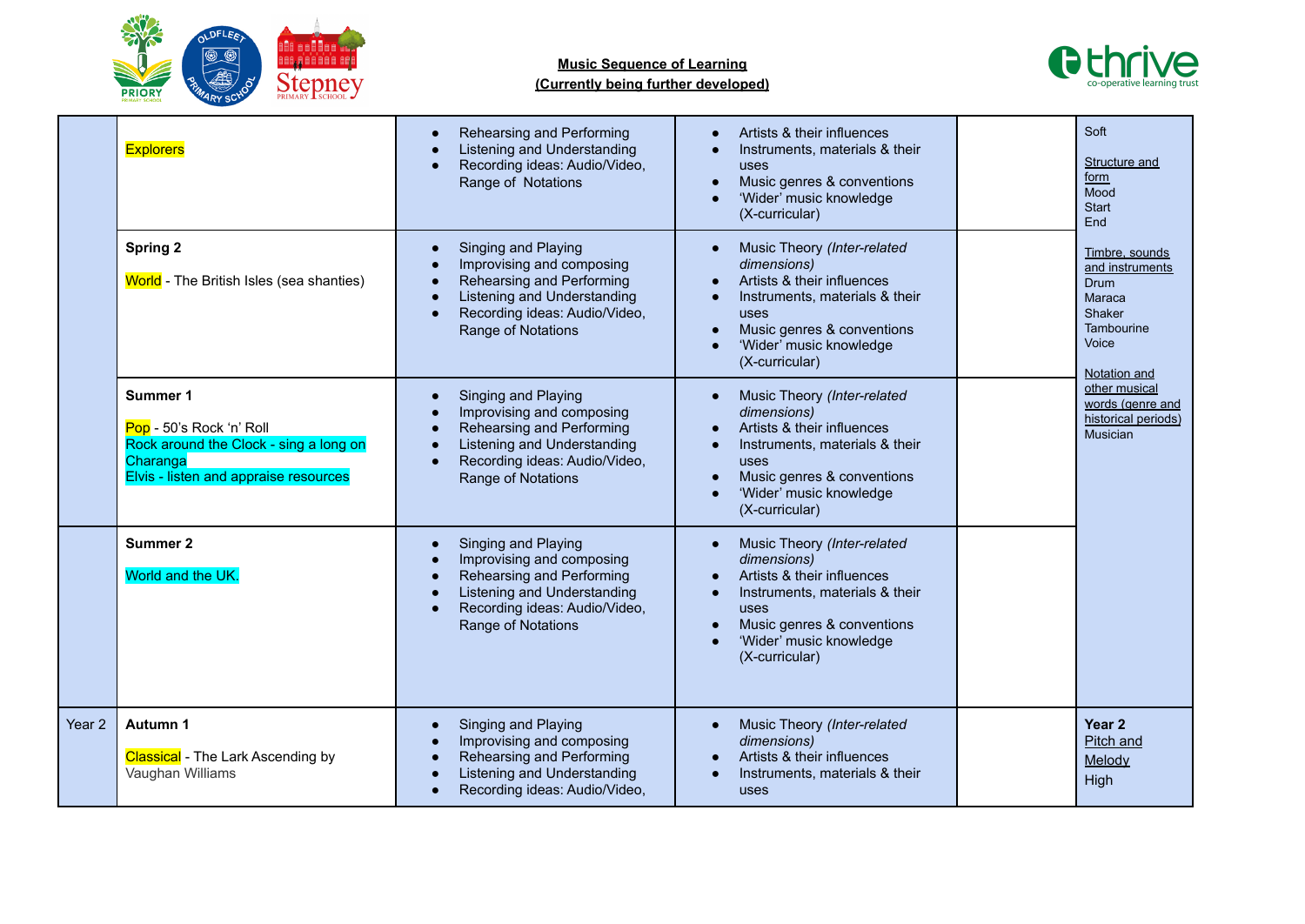



| Planning -<br>http://downloads.bbc.co.uk/learning/tenpie<br>ces/EYSEN/Lark/Lark%20Ascending%20<br>EYFS%20and%20KS1.pdf<br>Video<br>https://www.bbc.co.uk/programmes/article<br>s/1qJzptdT7pvzCq59PGWXS1P/the-lark-<br>ascending-by-ralph-vaughan-williams | Range of Notations                                                                                                                                                               | Music genres & conventions<br>'Wider' music knowledge<br>(X-curricular)                                                                                                                                    | Low<br>Higher<br>Lower<br>Rhythm, metre,<br>duration and<br>tempo<br>Pulse<br><b>Beat</b>                                                                                            |
|-----------------------------------------------------------------------------------------------------------------------------------------------------------------------------------------------------------------------------------------------------------|----------------------------------------------------------------------------------------------------------------------------------------------------------------------------------|------------------------------------------------------------------------------------------------------------------------------------------------------------------------------------------------------------|--------------------------------------------------------------------------------------------------------------------------------------------------------------------------------------|
| Autumn 2<br>Suggested link - What makes a<br>hero?(theme)<br>Music Service Scheme of Work - Heroes                                                                                                                                                        | Singing and Playing<br>Improvising and composing<br>Rehearsing and Performing<br>Listening and Understanding<br>Recording ideas: Audio/Video,<br>$\bullet$<br>Range of Notations | Music Theory (Inter-related<br>dimensions)<br>Artists & their influences<br>Instruments, materials & their<br>$\bullet$<br>uses<br>Music genres & conventions<br>'Wider' music knowledge<br>(X-curricular) | Fast<br>Slow<br>Faster<br>slower<br>Long<br>Short<br>Longer<br>shorter<br>Harmony and                                                                                                |
| Spring 1<br><b>World</b> - Sierra Leone<br>https://folkcloud.com/folk-music-by-countr<br>y/sierra-leone                                                                                                                                                   | Singing and Playing<br>Improvising and composing<br>Rehearsing and Performing<br>Listening and Understanding<br>Recording ideas: Audio/Video,<br>$\bullet$<br>Range of Notations | Music Theory (Inter-related<br>dimensions)<br>Artists & their influences<br>Instruments, materials & their<br>$\bullet$<br>uses<br>Music genres & conventions<br>'Wider' music knowledge<br>(X-curricular) | texture<br>Lots of sounds<br>Instrument 1<br>sounds<br>instrument<br>Dynamics and<br>articulation<br>Loud                                                                            |
| <b>Spring 2</b><br>Plants                                                                                                                                                                                                                                 | Singing and Playing<br>Improvising and composing<br>Rehearsing and Performing<br>Listening and Understanding<br>Recording ideas: Audio/Video,<br>Range of Notations              | Music Theory (Inter-related<br>dimensions)<br>Artists & their influences<br>Instruments, materials & their<br>$\bullet$<br>uses<br>Music genres & conventions<br>'Wider' music knowledge<br>(X-curricular) | louder<br>Soft<br>Softer<br>Structure and<br>form<br>Repeating sounds<br>or patterns<br>Timbre, sounds<br>and instruments<br>Percussion -<br>wooden, metal<br>Wind<br><b>Strings</b> |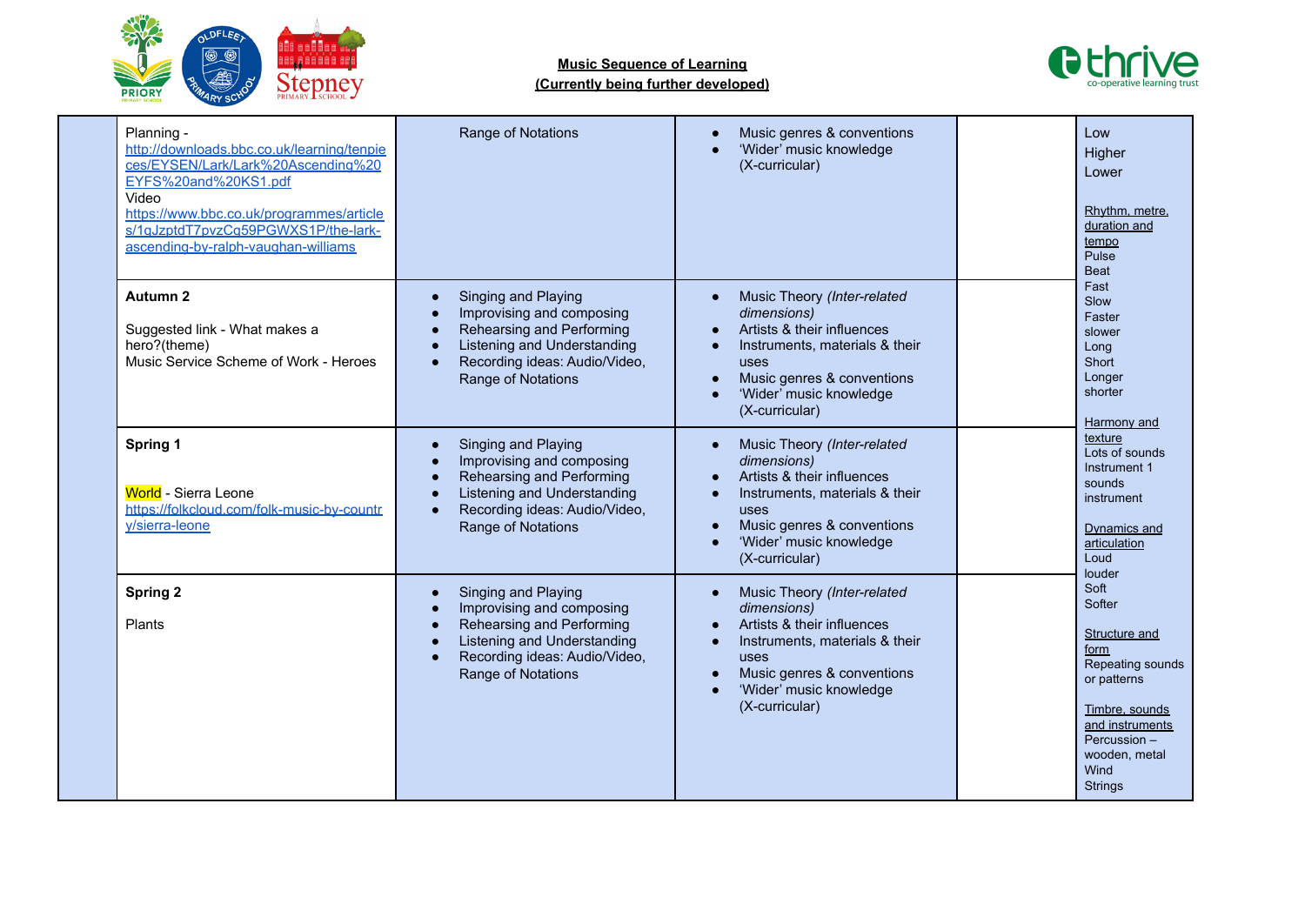



|                   | Summer 1<br>Pop - 60's Pop<br>The Beatles - Here Comes the Sun - Sing<br>for Hull resources<br>Shake a Tail Feather - Sing for Hull<br>Ain't no Mountain High Enough - Sing for<br>Hull                                        | Singing and Playing<br>$\bullet$<br>Improvising and composing<br>Rehearsing and Performing<br>Listening and Understanding<br>$\bullet$<br>Recording ideas: Audio/Video,<br>$\bullet$<br>Range of Notations              | Music Theory (Inter-related<br>dimensions)<br>Artists & their influences<br>$\bullet$<br>Instruments, materials & their<br>$\bullet$<br>uses<br>Music genres & conventions<br>'Wider' music knowledge<br>(X-curricular)              |  | Keyboard<br>Guitar<br>Notation and<br>other musical<br>words (genre and<br>historical periods)<br>Composer<br><b>Notes</b>                                                    |
|-------------------|--------------------------------------------------------------------------------------------------------------------------------------------------------------------------------------------------------------------------------|-------------------------------------------------------------------------------------------------------------------------------------------------------------------------------------------------------------------------|--------------------------------------------------------------------------------------------------------------------------------------------------------------------------------------------------------------------------------------|--|-------------------------------------------------------------------------------------------------------------------------------------------------------------------------------|
|                   | <b>Summer 2</b><br>The Great Fire of London                                                                                                                                                                                    | Singing and Playing<br>$\bullet$<br>Improvising and composing<br>Rehearsing and Performing<br>$\bullet$<br>Listening and Understanding<br>$\bullet$<br>Recording ideas: Audio/Video,<br>$\bullet$<br>Range of Notations | Music Theory (Inter-related<br>$\bullet$<br>dimensions)<br>Artists & their influences<br>$\bullet$<br>Instruments, materials & their<br>uses<br>Music genres & conventions<br>'Wider' music knowledge<br>$\bullet$<br>(X-curricular) |  | Conductor                                                                                                                                                                     |
| Year <sub>3</sub> | Autumn 1<br><b>Classical</b> - In the Hall of the Mountain<br>King by Grieg<br>Planning and Video -<br>https://www.bbc.co.uk/teach/ten-pieces/K<br>S2-edvard-grieg-in-the-hall-of-the-mountai<br>n-king-from-peer-gynt/z7nf3k7 | Singing and Playing<br>$\bullet$<br>Improvising and composing<br>Rehearsing and Performing<br>$\bullet$<br>Listening and Understanding<br>$\bullet$<br>Recording ideas: Audio/Video,<br>$\bullet$<br>Range of Notations | Music Theory (Inter-related<br>$\bullet$<br>dimensions)<br>Artists & their influences<br>$\bullet$<br>Instruments, materials & their<br>$\bullet$<br>uses<br>Music genres & conventions<br>'Wider' music knowledge<br>(X-curricular) |  | Year <sub>3</sub><br>Pitch and melody<br><b>Pitch</b><br>Pentatonic<br>Scale<br><b>Step</b><br>Leap<br>Repeated note<br>High<br>Low<br>Rising                                 |
|                   | Autumn <sub>2</sub><br>United Kingdom                                                                                                                                                                                          | Singing and Playing<br>$\bullet$<br>Improvising and composing<br>$\bullet$<br>Rehearsing and Performing<br>$\bullet$<br>Listening and Understanding<br>Recording ideas: Audio/Video,<br>$\bullet$<br>Range of Notations | Music Theory (Inter-related<br>$\bullet$<br>dimensions)<br>Artists & their influences<br>Instruments, materials & their<br>$\bullet$<br>uses<br>Music genres & conventions<br>'Wider' music knowledge<br>(X-curricular)              |  | Falling melody<br>Rhythm. metre.<br>duration and<br>tempo<br>Pulse<br>Rhythm<br>Crotchet<br>Quaver<br><b>Minim</b><br>Semibreve<br>Crotchet rest<br>Quaver rest<br>Minim rest |
|                   | Spring 1                                                                                                                                                                                                                       | Singing and Playing<br>Improvising and composing<br>Rehearsing and Performing                                                                                                                                           | Music Theory (Inter-related<br>$\bullet$<br>dimensions)<br>Artists & their influences                                                                                                                                                |  |                                                                                                                                                                               |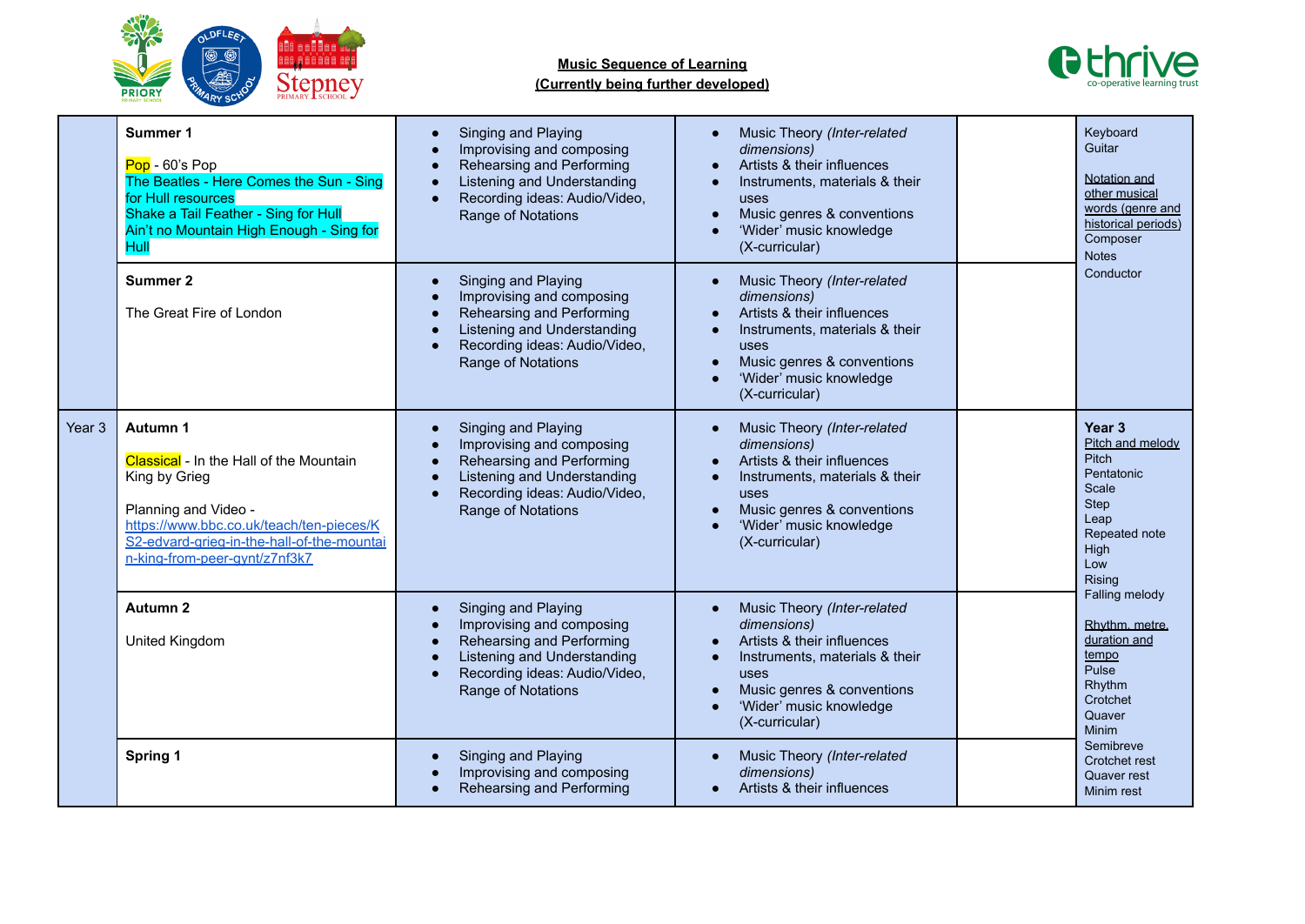



Woodwind

| World - India                                                                                                                                                          | Listening and Understanding<br>Recording ideas: Audio/Video,<br>$\bullet$<br>Range of Notations                                                                                                                         | Instruments, materials & their<br>uses<br>Music genres & conventions<br>'Wider' music knowledge<br>(X-curricular)                                                                                          | Semibreve rest<br>2/4<br>$\frac{3}{4}$<br>4/4<br>Fast<br>Slow                                                                                                                                                                    |
|------------------------------------------------------------------------------------------------------------------------------------------------------------------------|-------------------------------------------------------------------------------------------------------------------------------------------------------------------------------------------------------------------------|------------------------------------------------------------------------------------------------------------------------------------------------------------------------------------------------------------|----------------------------------------------------------------------------------------------------------------------------------------------------------------------------------------------------------------------------------|
| <b>Spring 2</b><br>Mountains                                                                                                                                           | Singing and Playing<br>$\bullet$<br>Improvising and composing<br>Rehearsing and Performing<br>Listening and Understanding<br>Recording ideas: Audio/Video,<br>$\bullet$<br>Range of Notations                           | Music Theory (Inter-related<br>dimensions)<br>Artists & their influences<br>Instruments, materials & their<br>uses<br>Music genres & conventions<br>'Wider' music knowledge<br>(X-curricular)              | Getting faster<br>Getting slower<br>Adagio<br>Andante<br>Allegro<br>Accelerando<br>Rallentando<br>Harmony and<br>texture                                                                                                         |
| Summer 1<br>Pop - 70's Disco and Funk<br>Big Bear Funk - Charanga<br>Abba - Mama Mia - Charanga<br>Stevie Wonder - Superstition - Charanga<br>listening and appraising | Singing and Playing<br>$\bullet$<br>Improvising and composing<br>Rehearsing and Performing<br>$\bullet$<br>Listening and Understanding<br>$\bullet$<br>Recording ideas: Audio/Video,<br>$\bullet$<br>Range of Notations | Music Theory (Inter-related<br>dimensions)<br>Artists & their influences<br>Instruments, materials & their<br>uses<br>Music genres & conventions<br>'Wider' music knowledge<br>(X-curricular)              | <b>Texture</b><br><b>Thick</b><br><b>Thin</b><br>Unison<br>Solo<br>Duet<br>drone                                                                                                                                                 |
| <b>Summer 2</b><br>Coasts                                                                                                                                              | Singing and Playing<br>$\bullet$<br>Improvising and composing<br>Rehearsing and Performing<br>$\bullet$<br>Listening and Understanding<br>Recording ideas: Audio/Video,<br>$\bullet$<br>Range of Notations              | Music Theory (Inter-related<br>dimensions)<br>Artists & their influences<br>$\bullet$<br>Instruments, materials & their<br>uses<br>Music genres & conventions<br>'Wider' music knowledge<br>(X-curricular) | Dynamics and<br>articulation<br>Piano<br>Forte<br>Crescendo<br>Diminuendo<br>Legato<br>staccato<br>Structure and<br>form<br>Phrase<br>Call and response<br>Question phrase<br>Answer phrase<br>Timbre, sounds<br>and instruments |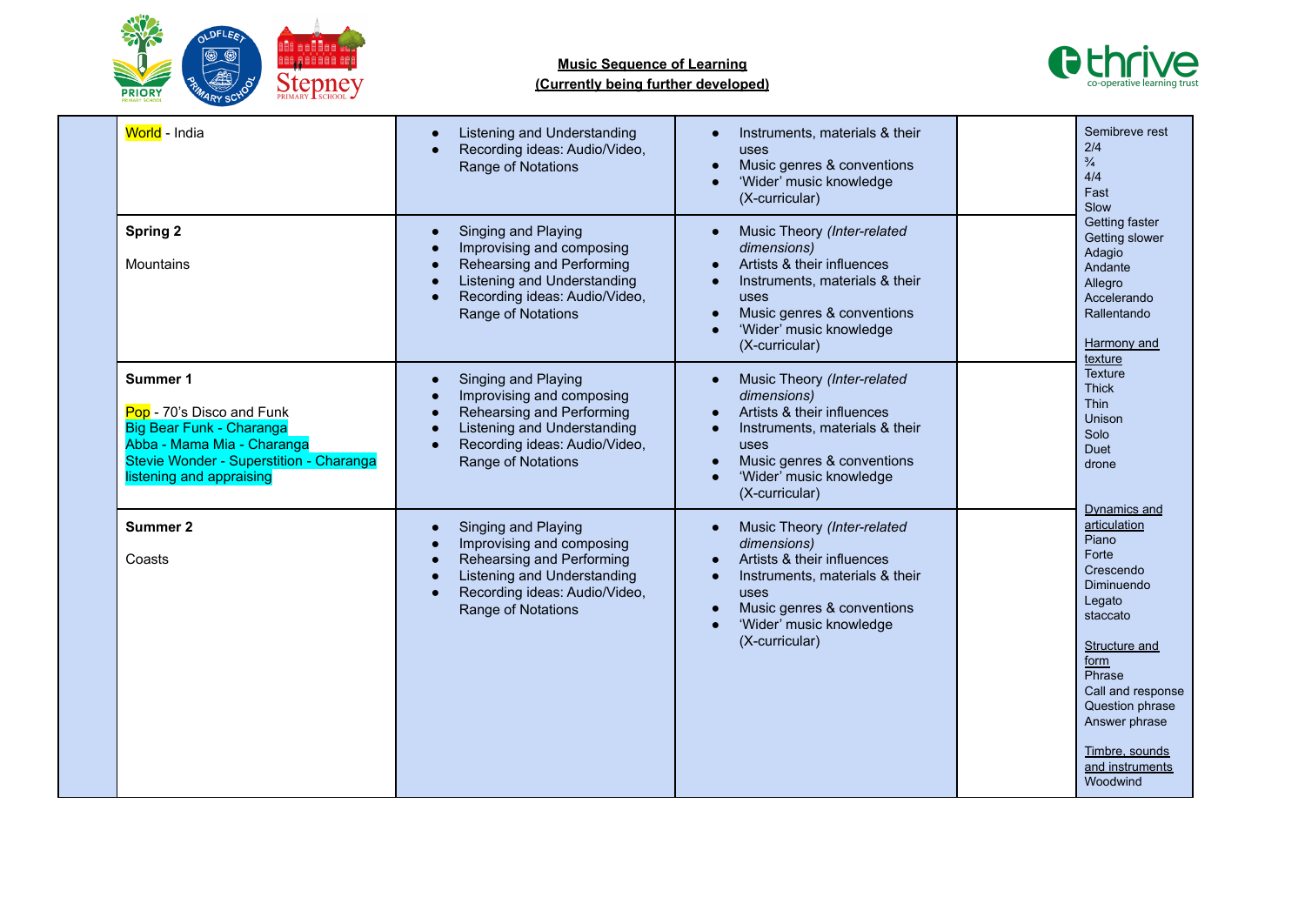



|        |                                                                                                                                                                                                  |                                                                                                                                                                                                                         |                                                                                                                                                                                                                         | <b>Strings</b><br><b>Brass</b><br>Percussion<br>Drum kit<br>Glockenspiel<br>Orchestra<br>Opera<br><b>Band</b><br>Notation and<br>other musical<br>words (genre and<br>historical periods)<br>Graphic score<br>stave<br>Table clef<br>Lyrics<br>Jazz<br>Classical<br>Pop<br>Music from other<br>cultures |
|--------|--------------------------------------------------------------------------------------------------------------------------------------------------------------------------------------------------|-------------------------------------------------------------------------------------------------------------------------------------------------------------------------------------------------------------------------|-------------------------------------------------------------------------------------------------------------------------------------------------------------------------------------------------------------------------|---------------------------------------------------------------------------------------------------------------------------------------------------------------------------------------------------------------------------------------------------------------------------------------------------------|
| Year 4 | Autumn 1<br>Romans                                                                                                                                                                               | Singing and Playing<br>$\bullet$<br>Improvising and composing<br>Rehearsing and Performing<br>$\bullet$<br>Listening and Understanding<br>Recording ideas: Audio/Video,<br>$\bullet$<br>Range of Notations              | Music Theory (Inter-related<br>$\bullet$<br>dimensions)<br>Artists & their influences<br>Instruments, materials & their<br>$\bullet$<br>uses<br>Music genres & conventions<br>'Wider' music knowledge<br>(X-curricular) | Year 4<br>Pitch and melody<br>Scales-<br>Major<br><b>Minor</b><br>Pentatonic<br><b>Modes</b><br>Tone                                                                                                                                                                                                    |
|        | <b>Autumn 2</b><br>Classical Rodeo - Hoe-Down by Aaron<br>Copland<br>https://www.bbc.co.uk/teach/ten-pieces/aa<br>ron-copland-rodeo-hoe-down/zyk9v9q<br>Music Service - planning (Charanga song) | Singing and Playing<br>$\bullet$<br>Improvising and composing<br>$\bullet$<br>Rehearsing and Performing<br>$\bullet$<br>Listening and Understanding<br>$\bullet$<br>Recording ideas: Audio/Video,<br>Range of Notations | Music Theory (Inter-related<br>$\bullet$<br>dimensions)<br>Artists & their influences<br>Instruments, materials & their<br>$\bullet$<br>uses<br>Music genres & conventions<br>'Wider' music knowledge<br>(X-curricular) | Rhythm, metre,<br>duration and<br>tempo<br>Dotted minim<br>Semiquaver<br>Dotted crotchet<br>Dotted minim rest<br>Semiquaver rest<br>Dotted crotchet<br>rest                                                                                                                                             |
|        | Spring 1                                                                                                                                                                                         | Singing and Playing                                                                                                                                                                                                     | Music Theory (Inter-related<br>$\bullet$                                                                                                                                                                                | 2/4<br>$\frac{3}{4}$                                                                                                                                                                                                                                                                                    |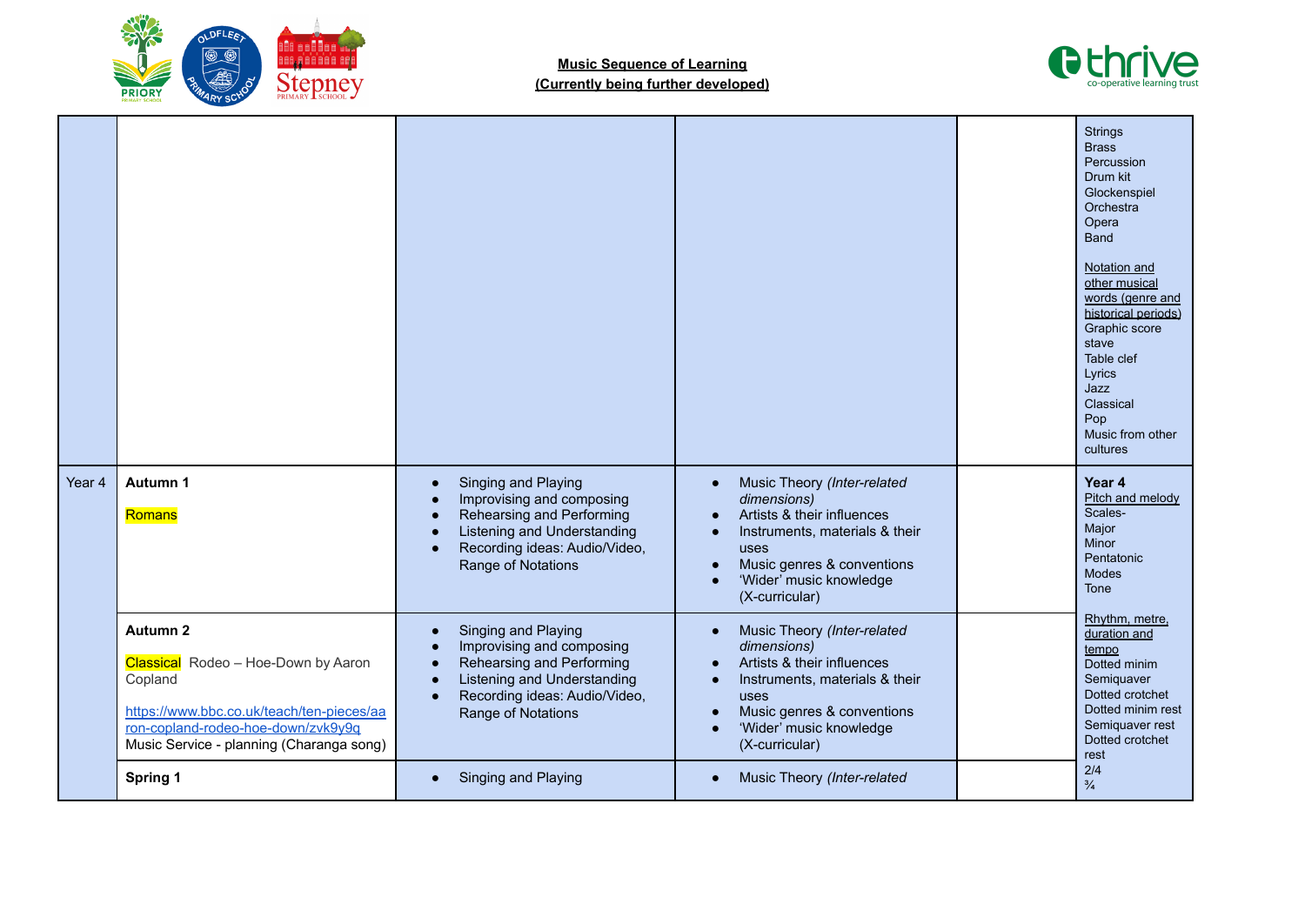



| World Japan                                                                                                          | Improvising and composing<br>Rehearsing and Performing<br>Listening and Understanding<br>Recording ideas: Audio/Video,<br>$\bullet$<br>Range of Notations                                                               | dimensions)<br>Artists & their influences<br>Instruments, materials & their<br>uses<br>Music genres & conventions<br>$\bullet$<br>'Wider' music knowledge<br>(X-curricular)                                             | 4/4<br>Moderato<br>Presto<br>Harmony and<br>texture<br>Clashing sounds<br>Pleasant sounds                                                                                                                  |
|----------------------------------------------------------------------------------------------------------------------|-------------------------------------------------------------------------------------------------------------------------------------------------------------------------------------------------------------------------|-------------------------------------------------------------------------------------------------------------------------------------------------------------------------------------------------------------------------|------------------------------------------------------------------------------------------------------------------------------------------------------------------------------------------------------------|
| <b>Spring 2</b><br>Electricity                                                                                       | Singing and Playing<br>$\bullet$<br>Improvising and composing<br>Rehearsing and Performing<br>$\bullet$<br>Listening and Understanding<br>Recording ideas: Audio/Video,<br>$\bullet$<br>Range of Notations              | Music Theory (Inter-related<br>dimensions)<br>Artists & their influences<br>Instruments, materials & their<br>uses<br>Music genres & conventions<br>$\bullet$<br>'Wider' music knowledge<br>$\bullet$<br>(X-curricular) | Melody and<br>accompaniment<br>Dynamics and<br>articulation<br>Fortissimo<br>Mezzo forte<br>Mezzo piano<br>Pianissimo<br>Mezzo                                                                             |
| Summer 1<br>Pop - 80's synth/pop/rock<br>Eye of the Tiger - Sing for Hull<br>Livin on a Prayer - Bon Jovi - Charanga | Singing and Playing<br>$\bullet$<br>Improvising and composing<br>Rehearsing and Performing<br>$\bullet$<br>Listening and Understanding<br>$\bullet$<br>Recording ideas: Audio/Video,<br>$\bullet$<br>Range of Notations | Music Theory (Inter-related<br>$\bullet$<br>dimensions)<br>Artists & their influences<br>Instruments, materials & their<br>uses<br>Music genres & conventions<br>'Wider' music knowledge<br>(X-curricular)              | <b>Structure and</b><br>form<br>Ostinato<br>Ternary form<br>Repetition<br><b>Riff</b><br>round<br>Timbre, sounds                                                                                           |
| Summer 2<br>Suggest link: picture stimulus of biomes.<br>(Theme/art)                                                 | Singing and Playing<br>$\bullet$<br>Improvising and composing<br>Rehearsing and Performing<br>$\bullet$<br>Listening and Understanding<br>Recording ideas: Audio/Video,<br>$\bullet$<br>Range of Notations              | Music Theory (Inter-related<br>$\bullet$<br>dimensions)<br>Artists & their influences<br>Instruments, materials & their<br>$\bullet$<br>uses<br>Music genres & conventions<br>'Wider' music knowledge<br>(X-curricular) | and instruments<br><b>Flute</b><br><b>Clarinet</b><br>Oboe<br>Bassoon<br>Saxophone<br><b>Violin</b><br>Viola<br>Cello<br><b>Bass</b><br>Trumpet<br>Trombone<br>Tube<br>French horn<br>Cymbal<br>Snare drum |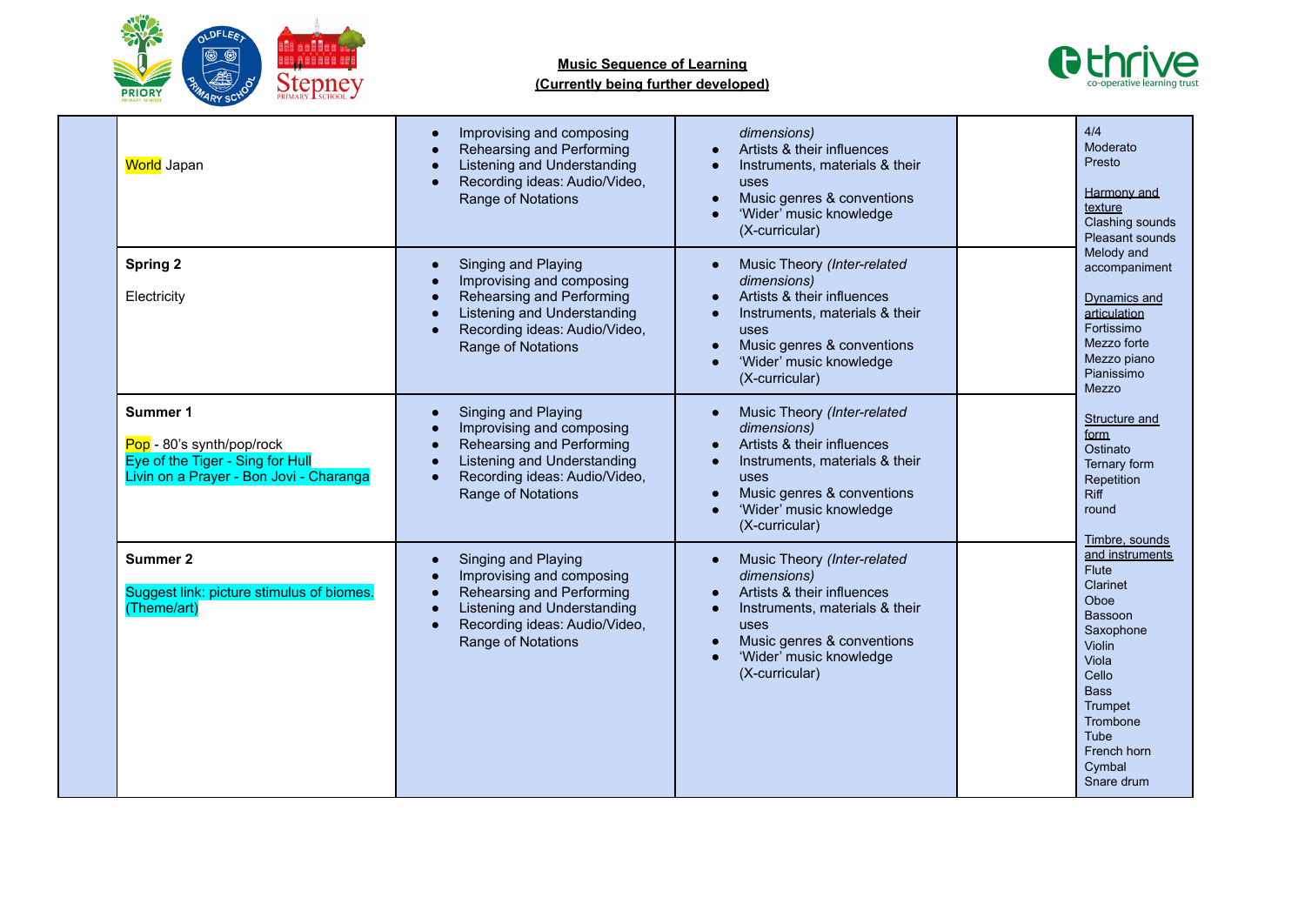



|        |                                                                                                                                        |                                                                                                                                                                                                                                      |                                                                                                                                                                                                                         |  | <b>Bass drum</b><br>Piano<br>keyboard<br>Notation and<br>other musical<br>words (genre and<br>historical periods)<br>Tutti<br>Octave<br><b>Funk</b><br><b>Blues</b><br>Reggae<br>folk                                                                                                                                                  |
|--------|----------------------------------------------------------------------------------------------------------------------------------------|--------------------------------------------------------------------------------------------------------------------------------------------------------------------------------------------------------------------------------------|-------------------------------------------------------------------------------------------------------------------------------------------------------------------------------------------------------------------------|--|----------------------------------------------------------------------------------------------------------------------------------------------------------------------------------------------------------------------------------------------------------------------------------------------------------------------------------------|
| Year 5 | Autumn 1<br>Classical<br>Night Ferry - Anna Clyne<br>https://www.bbc.co.uk/teach/ten-pieces/an<br>na-clyne-night-ferry-extract/zn3v6v4 | Singing and Playing<br>$\bullet$<br>Improvising and composing<br>Rehearsing and Performing<br>$\bullet$<br>Listening and Understanding<br>$\bullet$<br>Recording ideas: Audio/Video,<br>Range of Notations                           | Music Theory (Inter-related<br>$\bullet$<br>dimensions)<br>Artists & their influences<br>Instruments, materials & their<br>$\bullet$<br>uses<br>Music genres & conventions<br>'Wider' music knowledge<br>(X-curricular) |  | Year <sub>5</sub><br>Pitch and melody<br>Sharp<br>Flat<br>Semitone<br>Rhythm, metre,<br>duration and<br>tempo<br>Syncopation,<br>Groove<br>Harmony and<br>texture<br>Harmony,<br>Consonance,<br><b>Dissonance</b><br>Dynamics and<br>articulation<br>Pizzicato<br>Ritardando<br>Structure and<br><u>form</u><br>Rondo Form<br>Concerto |
|        | Autumn <sub>2</sub><br>Suggested link - Earth in space (science)                                                                       | Singing and Playing<br>$\bullet$<br>Improvising and composing<br>$\bullet$<br>Rehearsing and Performing<br>$\bullet$<br>Listening and Understanding<br>$\bullet$<br>Recording ideas: Audio/Video,<br>$\bullet$<br>Range of Notations | Music Theory (Inter-related<br>$\bullet$<br>dimensions)<br>Artists & their influences<br>Instruments, materials & their<br>$\bullet$<br>uses<br>Music genres & conventions<br>'Wider' music knowledge<br>(X-curricular) |  |                                                                                                                                                                                                                                                                                                                                        |
|        | Spring 1<br>World - Indonesia (Gamelan University<br>Visit)                                                                            | Singing and Playing<br>$\bullet$<br>Improvising and composing<br>$\bullet$<br>Rehearsing and Performing<br>$\bullet$<br>Listening and Understanding<br>$\bullet$<br>Recording ideas: Audio/Video,<br>$\bullet$<br>Range of Notations | Music Theory (Inter-related<br>$\bullet$<br>dimensions)<br>Artists & their influences<br>Instruments, materials & their<br>$\bullet$<br>uses<br>Music genres & conventions<br>'Wider' music knowledge                   |  |                                                                                                                                                                                                                                                                                                                                        |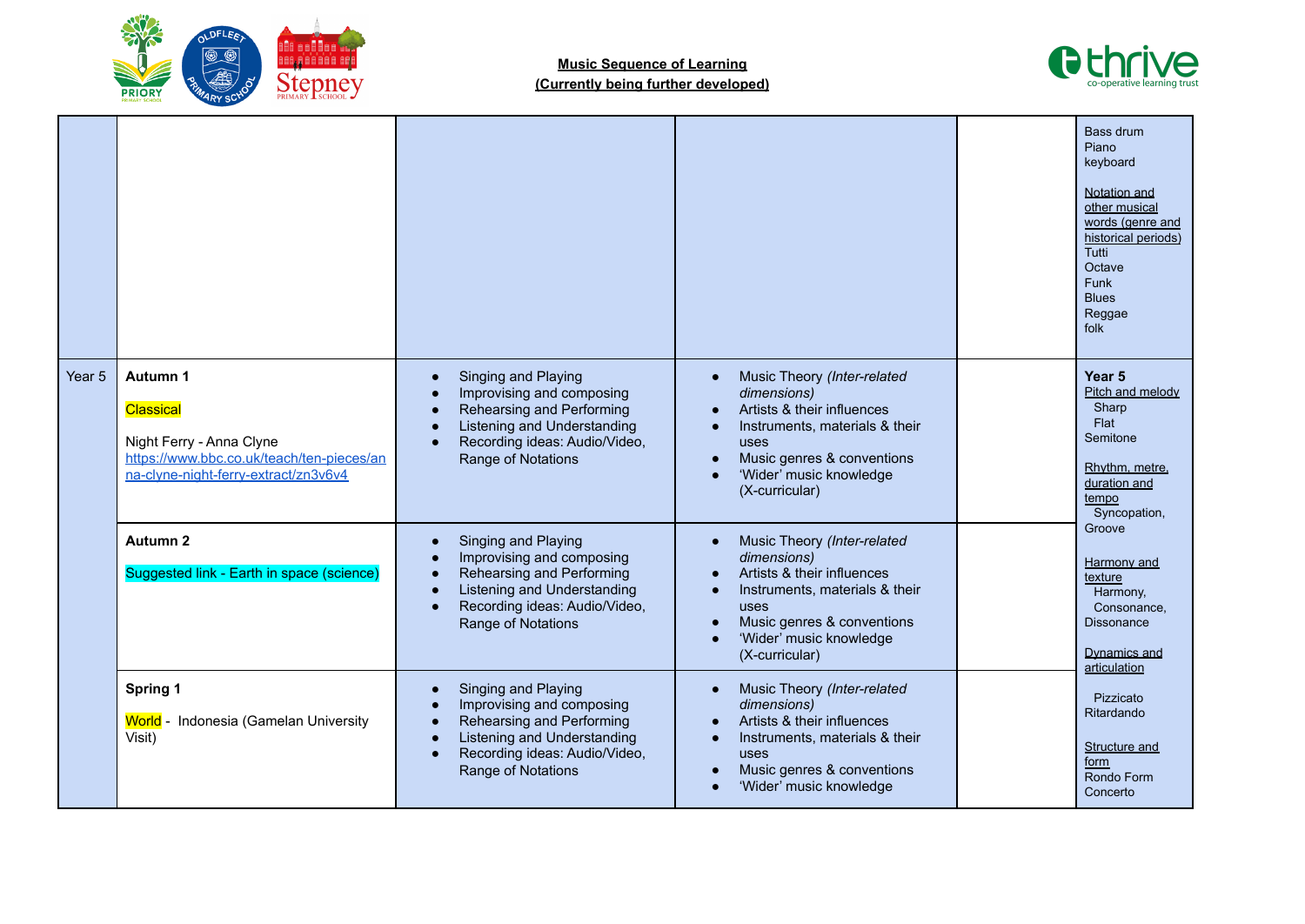



|        |                                                                                                                                                              |                                                                                                                                                                                                                                      | (X-curricular)                                                                                                                                                                                |  |                                                                                                                                                                           |
|--------|--------------------------------------------------------------------------------------------------------------------------------------------------------------|--------------------------------------------------------------------------------------------------------------------------------------------------------------------------------------------------------------------------------------|-----------------------------------------------------------------------------------------------------------------------------------------------------------------------------------------------|--|---------------------------------------------------------------------------------------------------------------------------------------------------------------------------|
|        | <b>Spring 2</b><br>Suggested link- What makes the earth<br>angry? (theme/art)                                                                                | Singing and Playing<br>$\bullet$<br>Improvising and composing<br>$\bullet$<br>Rehearsing and Performing<br>$\bullet$<br>Listening and Understanding<br>$\bullet$<br>Recording ideas: Audio/Video,<br>$\bullet$<br>Range of Notations | Music Theory (Inter-related<br>dimensions)<br>Artists & their influences<br>Instruments, materials & their<br>uses<br>Music genres & conventions<br>'Wider' music knowledge<br>(X-curricular) |  | Timbre, sounds<br>and instruments<br>Electronic/d<br>igital<br>sounds<br>Electric and<br>acoustic<br>instruments                                                          |
|        | Summer 1<br>Pop - 90's Indie and R 'n' B<br>Fresh Prince of Bel Air - Charanga                                                                               | Singing and Playing<br>$\bullet$<br>Improvising and composing<br>$\bullet$<br>Rehearsing and Performing<br>$\bullet$<br>Listening and Understanding<br>$\bullet$<br>Recording ideas: Audio/Video,<br>$\bullet$<br>Range of Notations | Music Theory (Inter-related<br>dimensions)<br>Artists & their influences<br>Instruments, materials & their<br>uses<br>Music genres & conventions<br>'Wider' music knowledge<br>(X-curricular) |  | (guitar/bass/keys)<br>Notation and<br>other musical<br>words (genre and<br>historical periods)<br><b>DJ</b><br>Classical.<br>Contemporary<br>Music from other<br>cultures |
|        | <b>Summer 2</b><br>Suggested link - You can't step in the<br>same river twice. (theme)                                                                       | Singing and Playing<br>$\bullet$<br>Improvising and composing<br>$\bullet$<br>Rehearsing and Performing<br>$\bullet$<br>Listening and Understanding<br>$\bullet$<br>Recording ideas: Audio/Video,<br>$\bullet$<br>Range of Notations | Music Theory (Inter-related<br>dimensions)<br>Artists & their influences<br>Instruments, materials & their<br>uses<br>Music genres & conventions<br>'Wider' music knowledge<br>(X-curricular) |  |                                                                                                                                                                           |
| Year 6 | Autumn 1<br><b>Classical</b><br>Earth - Hans Zimmer<br>https://www.bbc.co.uk/teach/ten-pieces/cl<br>assical-music-hans-zimmer-earth/zh4k38<br>$\overline{2}$ | Singing and Playing<br>$\bullet$<br>Improvising and composing<br>$\bullet$<br>Rehearsing and Performing<br>$\bullet$<br>Listening and Understanding<br>$\bullet$<br>Recording ideas: Audio/Video,<br>$\bullet$<br>Range of Notations | Music Theory (Inter-related<br>dimensions)<br>Artists & their influences<br>Instruments, materials & their<br>uses<br>Music genres & conventions<br>'Wider' music knowledge<br>(X-curricular) |  | Year <sub>6</sub><br>Pitch and melody<br>Chord.<br>Triad.<br>Chord<br>Progression,<br>Major,<br><b>Minor</b><br>Rhythm, metre.<br>duration and                            |
|        | Autumn <sub>2</sub>                                                                                                                                          | Singing and Playing                                                                                                                                                                                                                  | Music Theory (Inter-related<br>$\bullet$                                                                                                                                                      |  | tempo<br>Polyrhythms,                                                                                                                                                     |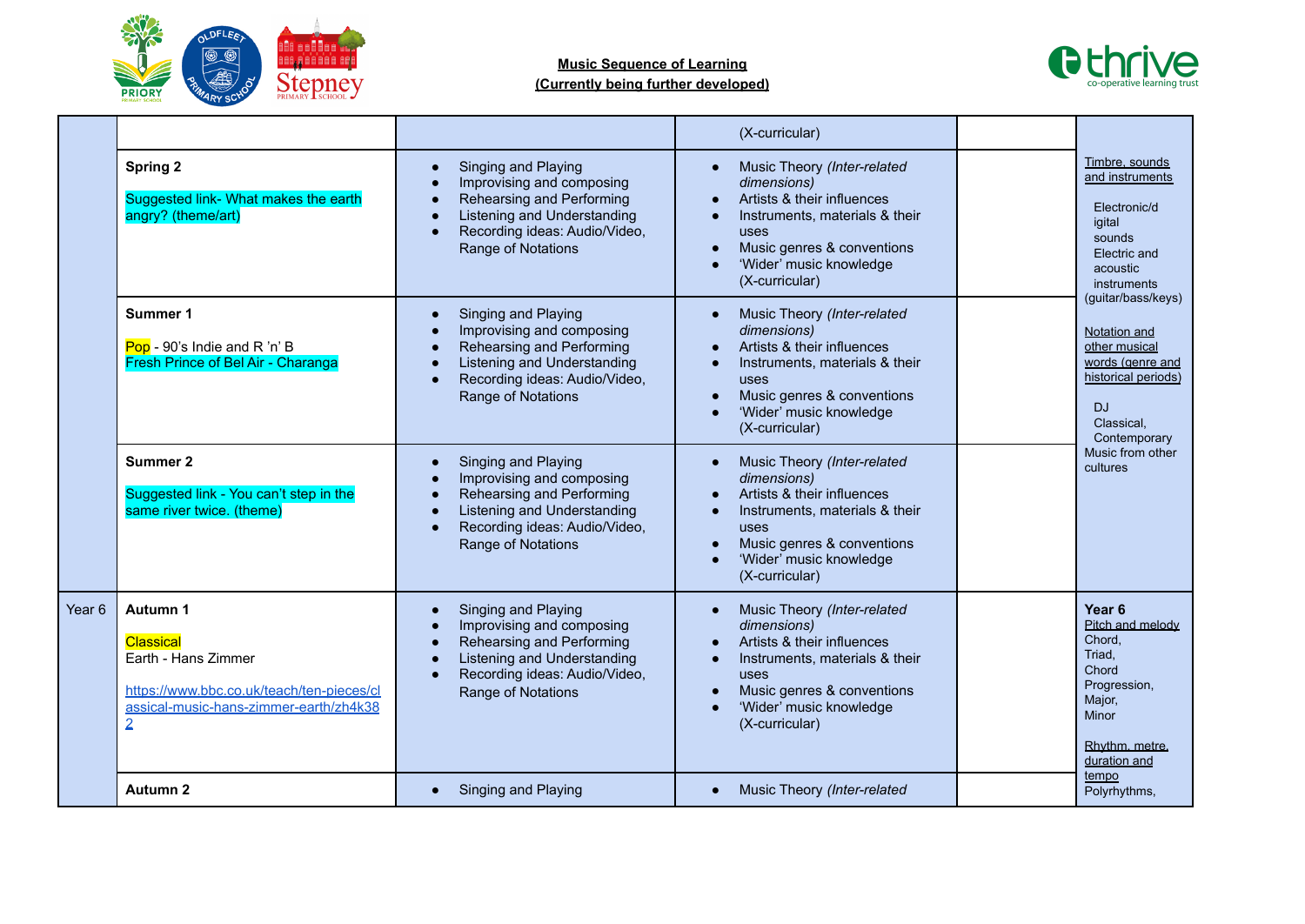



| Suggested link - explore narrative (art)                                                               | Improvising and composing<br>$\bullet$<br>Rehearsing and Performing<br>$\bullet$<br>Listening and Understanding<br>$\bullet$<br>Recording ideas: Audio/Video,<br>$\bullet$<br>Range of Notations                                     | dimensions)<br>Artists & their influences<br>$\bullet$<br>Instruments, materials & their<br>$\bullet$<br>uses<br>Music genres & conventions<br>$\bullet$<br>'Wider' music knowledge<br>(X-curricular)                                                          | $6/8$ – rhythms and<br>pieces<br>Harmony and<br>texture<br>Chord.<br>Triad,                                 |
|--------------------------------------------------------------------------------------------------------|--------------------------------------------------------------------------------------------------------------------------------------------------------------------------------------------------------------------------------------|----------------------------------------------------------------------------------------------------------------------------------------------------------------------------------------------------------------------------------------------------------------|-------------------------------------------------------------------------------------------------------------|
| Spring 1<br><b>World</b> - South America                                                               | Singing and Playing<br>$\bullet$<br>Improvising and composing<br>$\bullet$<br>Rehearsing and Performing<br>$\bullet$<br>Listening and Understanding<br>$\bullet$<br>Recording ideas: Audio/Video,<br>$\bullet$<br>Range of Notations | Music Theory (Inter-related<br>$\bullet$<br>dimensions)<br>Artists & their influences<br>$\bullet$<br>Instruments, materials & their<br>$\bullet$<br>uses<br>Music genres & conventions<br>$\bullet$<br>'Wider' music knowledge<br>(X-curricular)              | Chord<br>Progression,<br>Major,<br><b>Minor</b><br>Dynamics and<br>articulation<br>Cantabile.<br>Poco,      |
| <b>Spring 2</b><br>Suggested link - evolution (science)                                                | Singing and Playing<br>$\bullet$<br>Improvising and composing<br>$\bullet$<br>Rehearsing and Performing<br>$\bullet$<br>Listening and Understanding<br>$\bullet$<br>Recording ideas: Audio/Video,<br>$\bullet$<br>Range of Notations | Music Theory (Inter-related<br>$\bullet$<br>dimensions)<br>Artists & their influences<br>$\bullet$<br>Instruments, materials & their<br>$\bullet$<br>uses<br>Music genres & conventions<br>$\bullet$<br>'Wider' music knowledge<br>(X-curricular)              | Accent<br>Structure and<br><u>form</u><br>Pop Song,<br>Verse,<br>Chorus.<br>Bridge,<br>Outro<br><b>Hook</b> |
| Summer 1<br>Pop - Since the year 2000<br>Fight Song - Sing for Hull<br><b>Firework - Sing for Hull</b> | Singing and Playing<br>$\bullet$<br>Improvising and composing<br>$\bullet$<br>Rehearsing and Performing<br>$\bullet$<br>Listening and Understanding<br>$\bullet$<br>Recording ideas: Audio/Video,<br>$\bullet$<br>Range of Notations | Music Theory (Inter-related<br>$\bullet$<br>dimensions)<br>Artists & their influences<br>$\bullet$<br>Instruments, materials & their<br>$\bullet$<br>uses<br>Music genres & conventions<br>$\bullet$<br>'Wider' music knowledge<br>$\bullet$<br>(X-curricular) | Timbre, sounds<br>and instruments<br>Midi<br><b>Filters</b><br>EQ<br>Loops<br>Synthesizer<br>Notation and   |
| Summer 2<br>Suggested link - Waste Not, Want<br>Not.(theme)                                            | Singing and Playing<br>$\bullet$<br>Improvising and composing<br>$\bullet$<br>Rehearsing and Performing<br>$\bullet$<br>Listening and Understanding<br>$\bullet$<br>Recording ideas: Audio/Video,<br>$\bullet$<br>Range of Notations | Music Theory (Inter-related<br>$\bullet$<br>dimensions)<br>Artists & their influences<br>$\bullet$<br>Instruments, materials & their<br>$\bullet$<br>uses<br>Music genres & conventions<br>$\bullet$                                                           | other musical<br>words (genre and<br>historical periods)<br>Key signature<br>Producer<br>Hip hop,           |